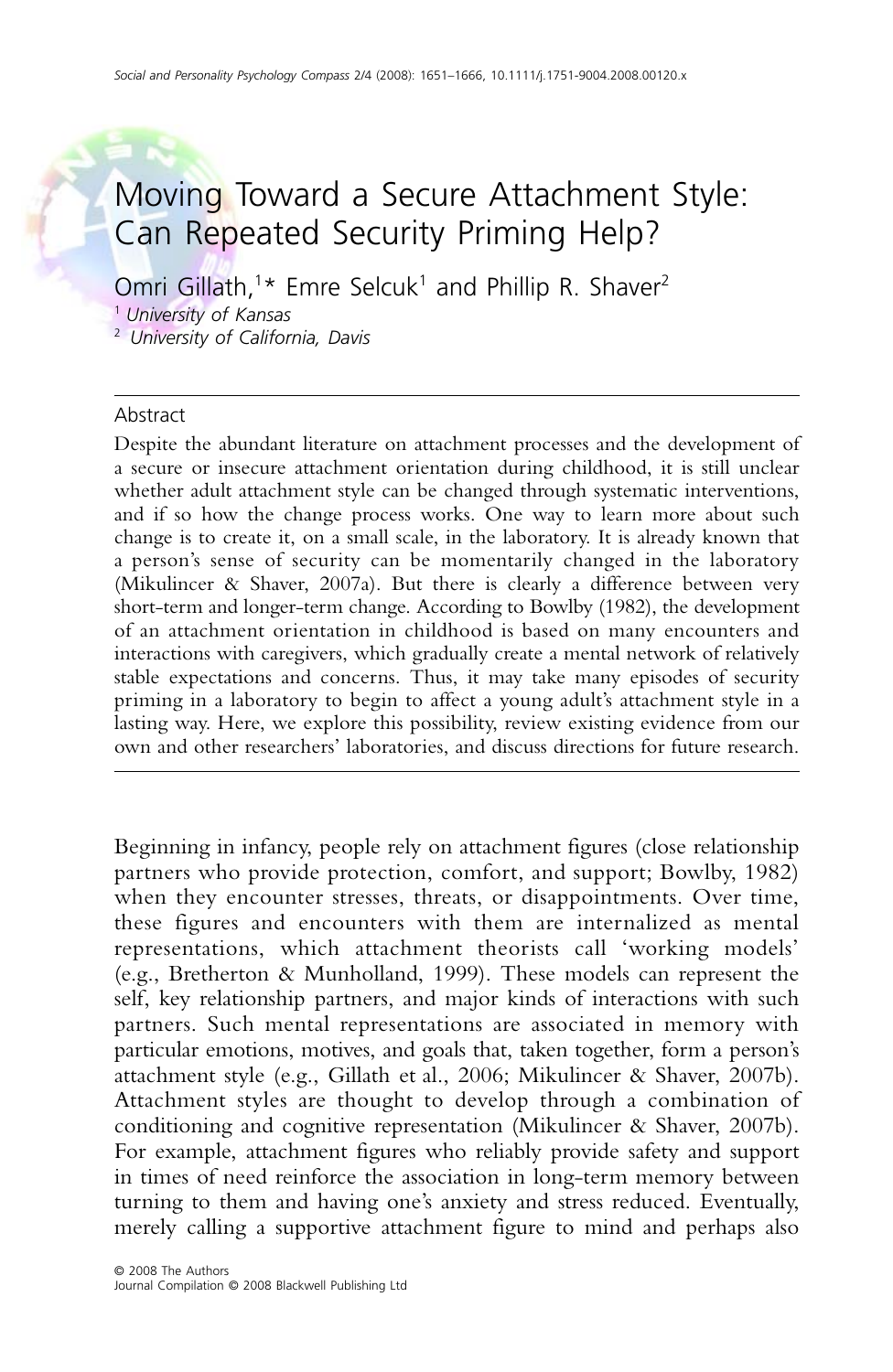viewing oneself as similar to this figure, becomes an internal source of strength and comfort (Mikulincer & Shaver, 2004).

People who have internalized positive representations or models of others (as being likely to provide comfort and assistance) and of the self (as deserving love and support) are said to have a secure attachment style, which is observable in a variety of social situations. Numerous studies have shown that repeated encounters with sensitive and responsive attachment figures play a major role in the formation of attachment security (see De Wolff & van IJzendoorn, 1997, for a meta-analysis). People who have internalized negative representations of relationships, relationship partners, and in some cases themselves are said to have an insecure attachment style. Extensive research (e.g., Bartholomew & Horowitz, 1991; Brennan, Clark, & Shaver, 1998) has shown that insecure forms of attachment can be defined in terms of two major dimensions: attachment anxiety (insecurity about partner availability and the self 's inherent value) and avoidant attachment (discomfort with closeness to and reliance on a relationship partner). Hundreds of studies have shown that secure attachment (indicated by low scores on these two dimensions) predicts relationship satisfaction and well-being, is associated with more adaptive forms of coping with stress and regulating affect, and provides a resilience resource that reduces the likelihood of developing psychological disorders. These studies collectively demonstrate the benefits of having a secure attachment style, suggesting that it would be very worthwhile to discover ways in which a person could become more secure with respect to attachment (see Mikulincer & Shaver, 2007b; Steele & Steele, 2008, for comprehensive reviews).

Although it is clear that attachment security can be developed within the context of a supportive, reliable relationship, it is generally assumed that this takes considerable time. The attachment between an infant and its mother, for example, is not usually measured until the infant is 12 months of age, and in cases where a child is adopted or enters foster care, changes in the child's attachment pattern, predictable from the new mother's Adult Attachment Interview (Hesse, 1999), occur over a period of many months (see review by Dozier & Rutter, 2008). A stable attachment between young adult romantic partners is thought to take more than a year (e.g., Hazan & Zeifman, 1994).

Beginning with Bowlby (1988), psychotherapy has also been conceptualized in terms of attachment theory. In that case, the empathic, supportive therapist is perceived as a security-providing attachment figure, and the client is viewed as transferring some of his or her prior insecure working models and attachment strategies to the therapist. Over several months, if the therapeutic alliance develops properly, the client's models and strategies change in the direction of greater security. Numerous studies (reviewed by Mikulincer & Shaver, 2007b, Chapter 14) support this interpretation of the therapy process. (See also Kohut's, 1977 work on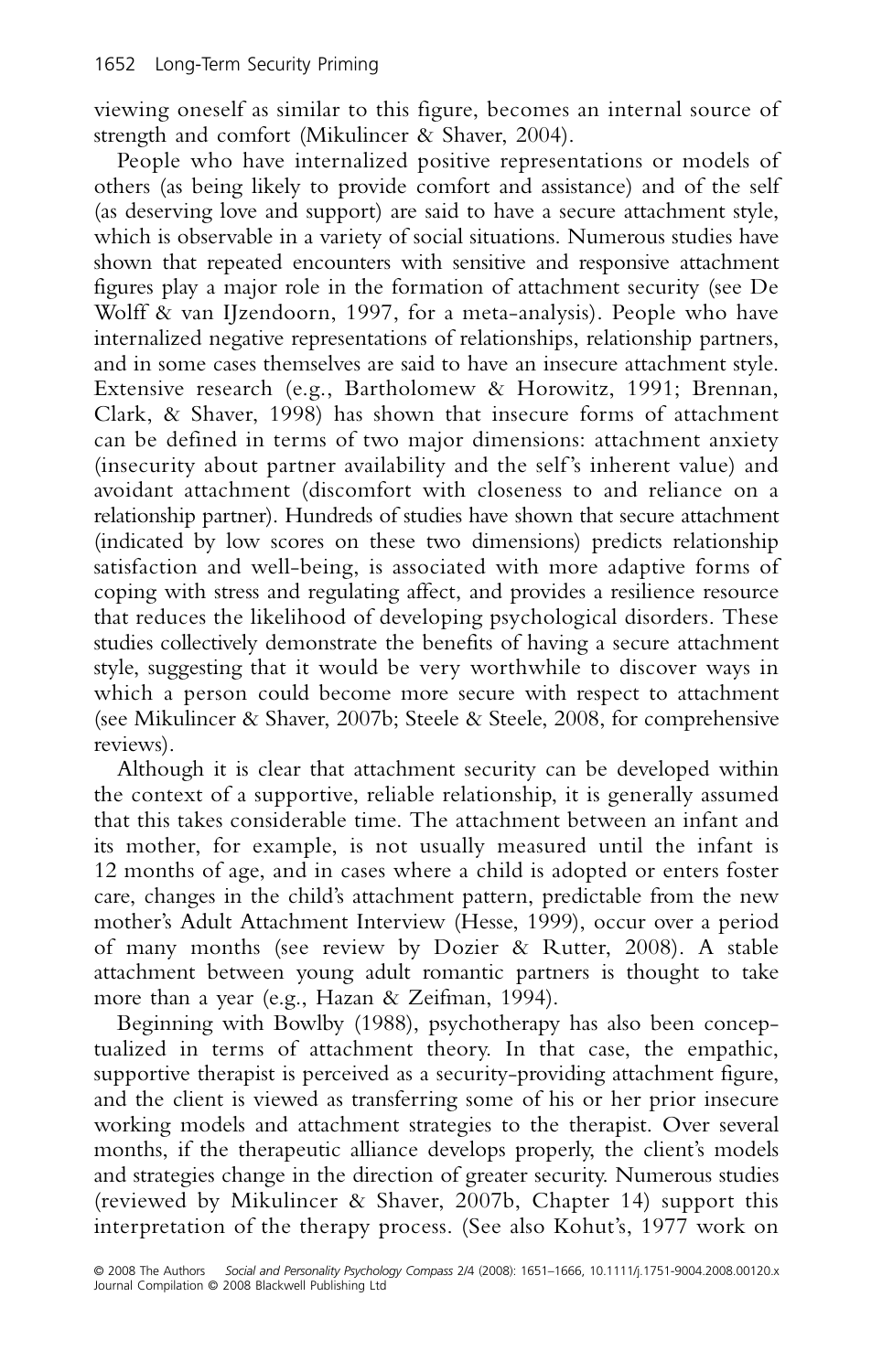psychotherapy as the repair of 'self-object' relationships through therapeutic 'mirroring', 'idealizing', and encouraging 'twinship' - work that has been empirically linked with attachment theory by Banai, Mikulincer, & Shaver, 2005.)

It is unclear how long it might take to substantially alter the sense of security through focused laboratory interventions. However, if it were possible to alter security through such interventions, it might provide new insights into how attachment patterns are formed and changed under normal circumstances. We might, for example, gain new ideas about how to help people with 'attachment injuries' (e.g., Johnson & Whiffen, 2003; Schore, 2001) or how to help insecure individuals increase their sense of security in their close relationships and perhaps even more generally in their daily lives.

The purpose of the present article is to review what is known about security interventions that may have lasting effects and can be conducted and evaluated in the laboratory. We begin by introducing the security priming paradigm that we and other researchers have used in recent studies. Next, we review studies examining long-term effects of security priming and present findings from a recent study conducted in our laboratory. Finally, we outline directions for future research that will provide a deeper understanding of the dynamics of lasting security interventions.

## **Altering a Person's Sense of Security in the Short Run in the Laboratory**

Several methods have been used to create short-term changes in people's sense of security in the laboratory (see review by Mikulincer & Shaver, 2007a). These methods involve: (a) exposing people (subliminally or supraliminally) to security-related words (e.g., love, hug, affection, and support) or the names of an individual's security-providing attachment figures; (b) exposing people (subliminally or supraliminally) to pictures representing attachment security; and (c) asking participants to recall memories of being loved and supported by attachment figures, or asking people to imagine such scenarios. These priming procedures have been shown to influence such diverse variables as mood (Mikulincer et al., 2001), attitudes toward novel stimuli (Mikulincer, Hirschberger, Nachmias, & Gillath, 2001), reactions to out-group members (Mikulincer & Shaver, 2001), death anxiety (e.g., Gillath & Hart, forthcoming), aggression (Mikulincer & Shaver, 2007a), and compassion and altruism (Gillath, Shaver, & Mikulincer, 2005; Mikulincer, Shaver, Gillath, & Nitzberg, 2005). Moreover, security priming seems to reduce distortions in body image common among women with eating disorders (Admoni, 2006) and decrease symptoms of mild PTSD (Mikulincer, Shaver, & Horesh, 2006).

The idea behind both subliminal and supraliminal priming manipulations is that stimuli associated with a sense of security enter a semantic network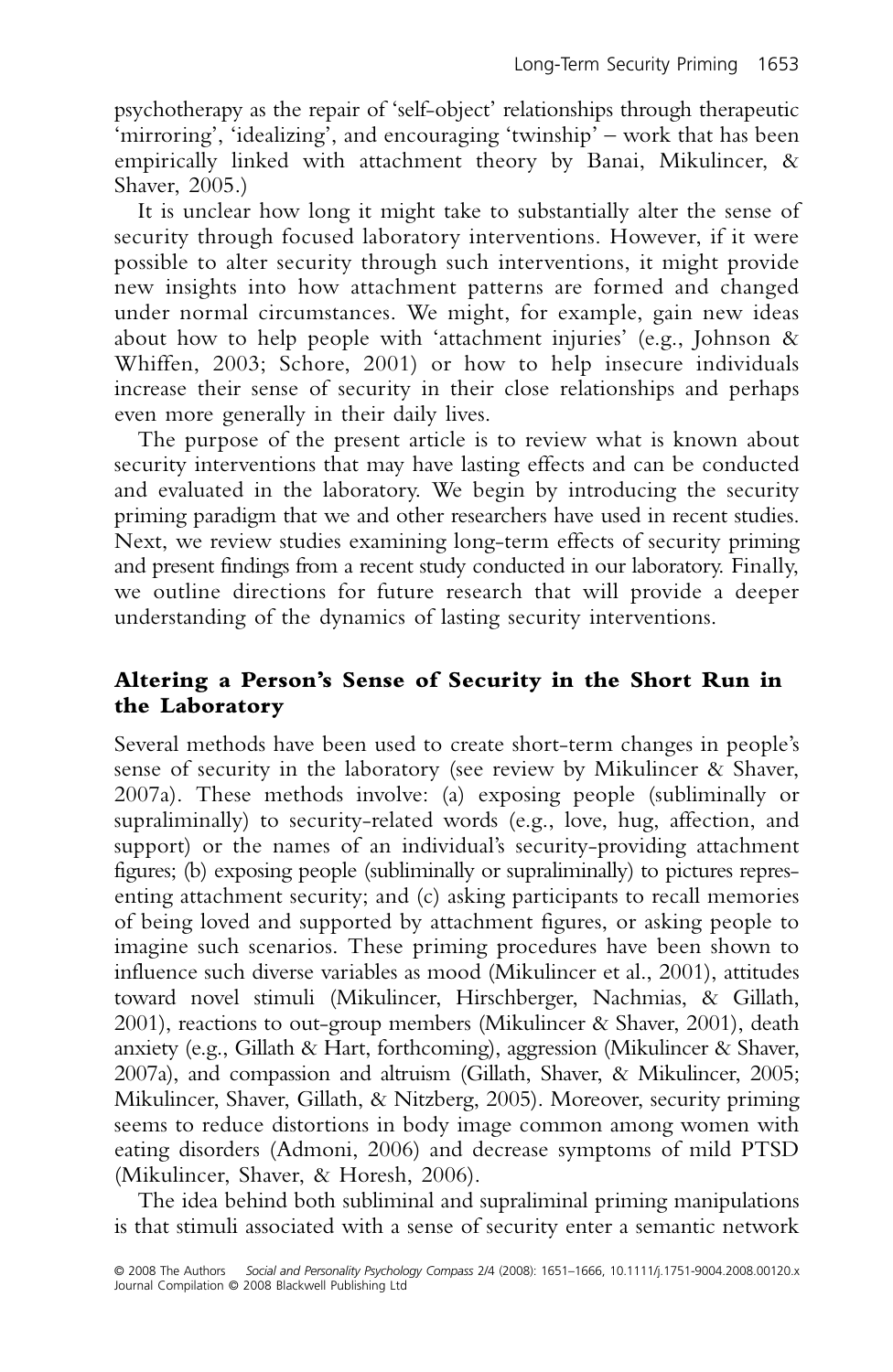and create a process of 'spreading activation' (Collins & Loftus, 1975; Förster & Liberman, 2007) that touches upon affective as well as semantic 'nodes', thereby creating a sense of security similar to that which might be evoked by supportive attachment figures.

In most of the studies conducted to date, the 'security priming' procedures (Mikulincer & Shaver, 2007a) do not interact with the two main dimensions of attachment styles (anxiety and avoidance); rather, they have beneficial effects on most study participants regardless of their dispositional attachment style. The usual effects of the dispositional styles continue to occur, but in the case of relatively insecure individuals, these negative effects of dispositions are reduced by the manipulations. In one recent study (Shaver, Mikulincer, Lavy, & Cassidy, forthcoming), security priming reduced anxious individuals' tendency to exaggerate and augment hurt feelings, whereas it reduced avoidant individuals' tendency to defensively deny hurt feelings or to react aggressively rather than experience being hurt. That is, increasing people's sense of security lowered their characteristic defenses (see also Arndt, Schimel, Greenberg, & Pyszczynski, 2002), although this had opposite effects on reported hurt feelings. These findings add to our impression that security priming truly increases a person's sense of security; it does not simply create a semantic connection between a positive stimulus and a resulting positive affect. Additional support comes from another recent study conducted in our laboratory (Gillath & Shaver, 2007a), in which priming people's sense of security caused them to react in a secure manner to threatening relationship scenarios (e.g., their partner betraying them), regardless of their attachment style.

## **Long-term Effects of Security Priming**

In cognitive priming experiments, it has generally been found that the effects of priming one of two associated words and then measuring the speed of identifying the other word ('semantic priming') last only a few seconds (e.g., Becker, Moscovitch, Behrmann, & Joordens, 1997; Joordens & Becker, 1997). However, exceptions to that conclusion have been noted. Cave (1997) found that effects of semantic priming could be detected between 6 and 48 weeks after the priming procedure took place. Mitchell (2006) reported that people who saw pictures for only 1 to 3 seconds could identify fragments of them 17 years later. Similarly, when personality trait concepts instead of simple words were used as primes, the effects seemed to persist beyond the confines of the priming experiment. For example, Srull and Wyer (1980) found that priming participants with trait words such as 'hostile' and 'kind' affected evaluative judgments of a target person 24 h later. Dasgupta and Greenwald (2001) primed study participants with pictures of admired black or disliked white individuals and found that it weakened implicit pro-white attitudes measured 24 h after the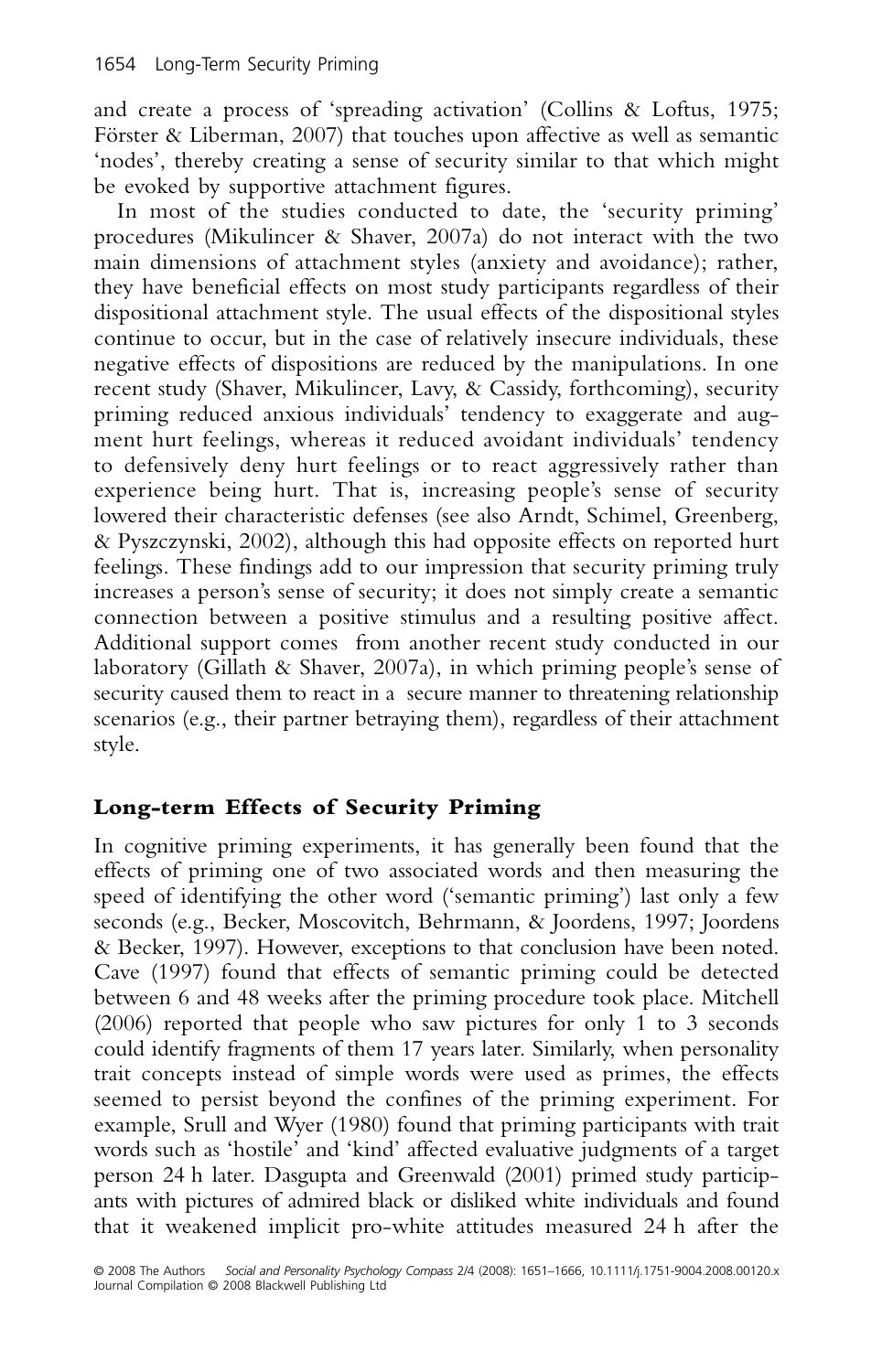priming session. Recently, Lowery, Eisenberger, Hardin, and Sinclair (2007) subliminally primed participants with intelligence-related words and found that it improved their test performance in an actual midterm examination one to four days after the priming session.

In addition to the nature of a prime, repeating its presentation seems to affect the duration of its effects. Brown, Jones, and Mitchell (1996), for example, found that as the number of exposures to the prime (repetitions) increased, the effects of the prime were stronger and longer lasting. Similarly, Salasoo, Shiffrin, and Feustel (1985) found that accuracy of identification a year after priming was affected by number of repetitions of the prime stimuli.

In line with the abovementioned findings, we suggest that security primes are likely to result in long-term effects, especially when people are repeatedly exposed to such primes. Based on Bowlby's (1973) conceptualization that repeated interactions with an attachment figure not only alter attachment-system functioning in the short term but also affect consolidation of working models in the long term, we would expect repeated security priming to have long-lasting effects on people's attitudes and behaviors.

Past research on the mechanisms underlying working models and a stable sense of security (e.g., Baldwin, Keelan, Fehr, Enns, & Koh-Rangarajoo, 1996) has shown that people possess many different specific memories, corresponding to specific attachment experiences, and different working models corresponding to different *kinds* or *categories* of attachment experiences. These memory elements and working models form a complex network of excitatory and inhibitory links, such that the activation of one excites congruent memories and models while inhibiting incongruent ones (Mikulincer & Shaver, 2007b). For example, when an individual is treated in a security-enhancing way by an attachment figure, or when he or she thinks about a previous experience of that kind, the memories of other successful bids for proximity are activated and memories of unsuccessful proximity seeking attempts are inhibited. This in turn strengthens the future accessibility of such memories, and of secure working models, while weakening insecure models. With time, the most accessible working models are increasingly likely to govern the way the person thinks and acts.

Repeated security priming in the laboratory may have similar effects, if on a less consequential scale than important social interactions in a person's real life. Repeated priming is likely to keep secure mental representations (e.g., models of significant others being loving and supporting) activated. This, in turn, may repeatedly spread activation from representations of the primed material to related memories, expectations of self and others, and strategies of emotion- and self-regulation (Mikulincer & Shaver, 2007c), even when a person is no longer being primed from the outside. Thus far, however, only a few studies have explored this possibility. In the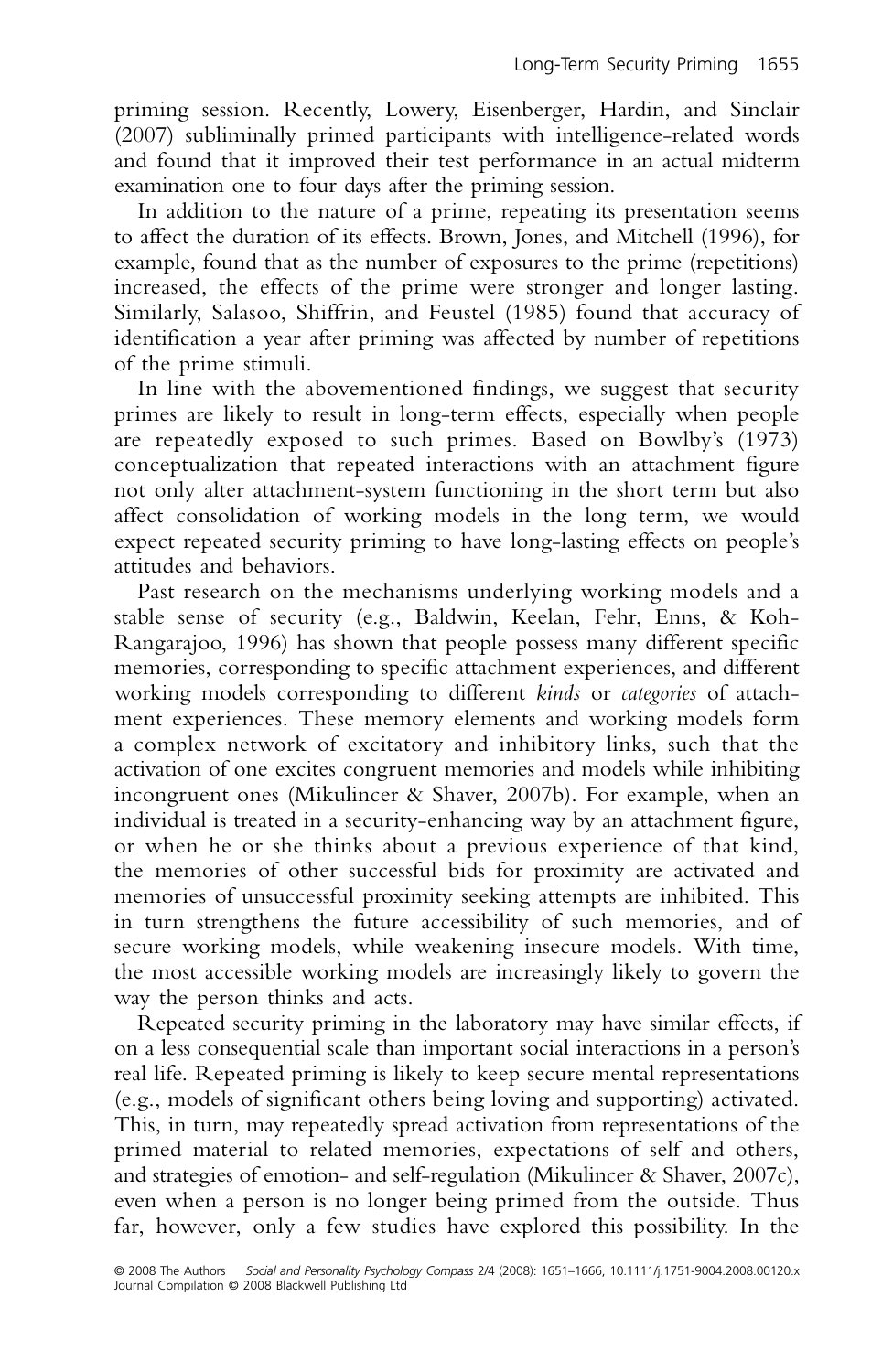next section, we review these studies and present new findings from a recent experiment conducted in our laboratory.

# **Empirical Evidence for Long-term Effects of Security Priming**

One of the first empirical studies demonstrating long-term effects of security priming was reported by Sohlberg and Birgegard (2003), who used Silverman's (1983) 'Mommy and I are one' priming procedure. In a series of experiments, Sohlberg and Birgegard subliminally primed participants with either the phrase 'Mommy and I are one' (MIO), designed to create a sense of closeness to or merger with an attachment figure, or 'People are walking' (PAW), a control prime. In each experiment, the participants returned to the laboratory seven to ten days later and completed various measures that Sohlberg and Birgegard thought would tap a self-with-mother schema, such as self-mother similarity, attachment to mother, depression, or fear of intimacy. The researchers argued that even if the levels of these variables did not change as a result of the priming manipulation, the correlations among them might increase in the 'Mommy and I are one' condition because the circuits related to maternal closeness would become more tightly interconnected. Accordingly, they found that 7 to 10 days after the priming manipulation, the correlations among the mother-related variables were larger in the MIO group than in the PAW (control) group. Specifically, self-mother similarity was more strongly related to secure attachment and to low depression, fear of intimacy, and anxious or avoidant attachment in the MIO group than it was in the PAW group. The negative correlation between secure attachment to mother and depression was also stronger in the MIO group than it was in the PAW group.

Further evidence comes from two recent studies by Dandeneau, Baldwin, Baccus, Sakellaropoulo, and Pruessner (2007) which revealed the effects of a prime that might be interpreted as a security prime – learning to see accepting/loving/smiling facial expressions in an array that also contained many negative expressions – on reactivity to naturally occurring stressors. In one of the studies, undergraduate students completed an online cognitive task once a day for 5 days before a final exam. In the experimental ('security priming') condition, the task consisted of quickly finding and clicking on an accepting/smiling target face in a  $4 \times 4$  matrix of otherwise negative faces. In the control condition, another group of participants had to find a five-petaled flower in a  $4 \times 4$  array of seven-petaled flowers. In both conditions, there were 80 trials per day.

At baseline, participants completed various measures including one assessing stress regarding the upcoming final exam. After the final exam, they again completed several measures, including assessments of state anxiety and perceived school ability. Although participants in the experimental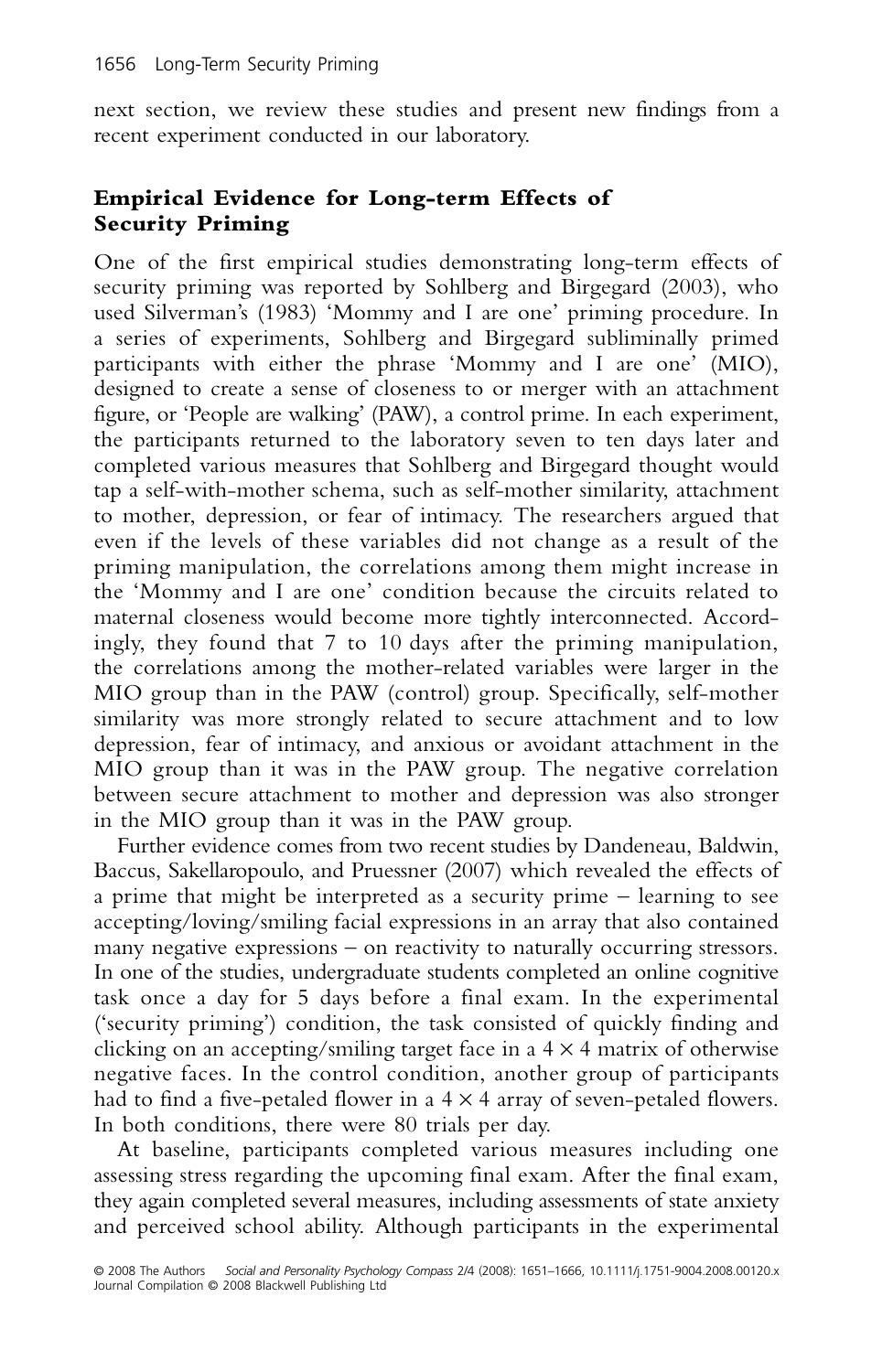and control groups did not differ in baseline exam stress, those in the experimental group were experiencing significantly less stress by the end of the fifth day of priming. And the effects of priming persisted even after the students took the exam.

Dandeneau et al. (2007) also conducted a field study with a sample of telemarketers. At baseline, participants completed measures of self-esteem and perceived stress. For 5 days, they then completed the find-the-face (or find-the-flower) task described above at the beginning of each work shift. On the final day of the study, the participants also provided saliva samples at five time points. Sales data and supervisor ratings of participants were also collected for the study week. By the end of the study, participants in the experimental group had increased significantly in self-esteem and decreased significantly in self-reported stress. No such changes occurred among participants in the control condition. Participants in the experimental condition also had lower cortisol levels by the last day and a lower peak level of cortisol, again suggesting lower stress. Participants in the experimental group also improved their sales performance, whereas no such change occurred in the control group. Finally, participants in the experimental group were rated by their supervisors as more self-confident at the end of the study compared with the control participants.

In a more direct investigation of the long-term effects of attachment security priming, Carnelley and Rowe (2007) tested whether repeated security priming alters participants' views of themselves and their relationships, and changes their attachment style. At Time 1, university students completed measures of expectations concerning relationship partners' behaviors, positive self-views (consisting of self-liking and self-competence), attachment insecurity dimensions (anxiety and avoidance), and general feelings of security (assessed with two items: 'To what extent do you generally feel secure?' and 'To what extent do you generally feel safe?'). The participants also provided names of people with whom they had a secure relationship. One week later, on the first and third of three consecutive days (Times 2 and 4), half of the participants (the experimental group) were primed by writing for 10 min about a person with whom they had a secure relationship; the other half constituted the control group. At Time 3, participants in the experimental group were asked to imagine themselves in a problematic situation, but one in which they were surrounded by sensitive and responsive others who were willing to help. Participants in the control group were asked to write about a coursework writing plan (at Time 2), their route to school (Time 3), and shopping at a supermarket (Time 4). At Time 5 (2 days after Time 4), all participants returned to the laboratory and completed the same measures administered at Time 1.

Repeated security priming had positive effects on participants' views of themselves and their relationships. Specifically, participants in the experimental group had more positive expectations of relationship partners'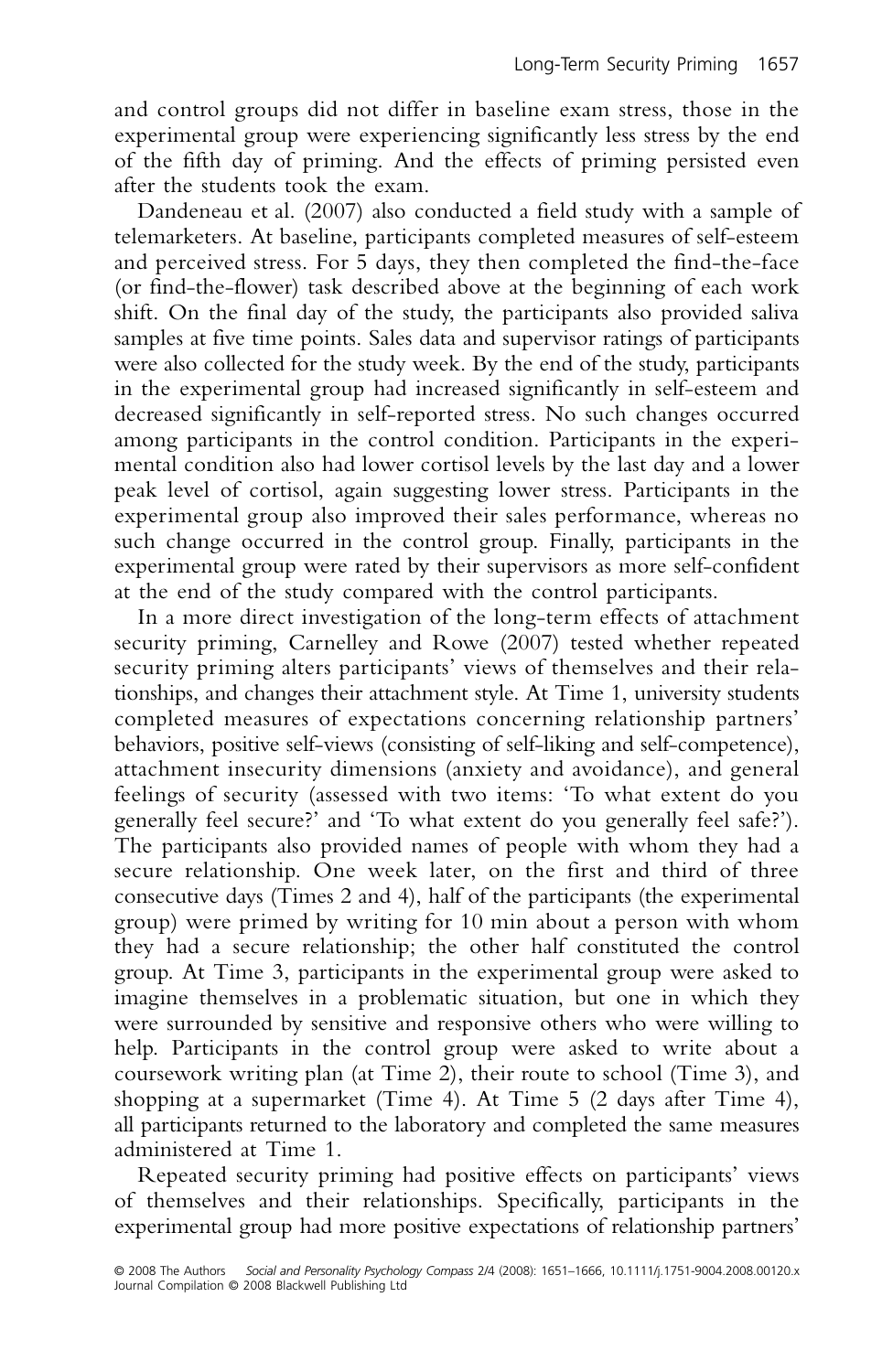behavior and more positive self-views at Time 5 than at Time 1. Moreover, for both expectations of relationships partners' behavior and self-views, the increase showed a linear trend across priming sessions. No significant increase was observed in the control group for either expectations of relationships partners' behavior or self-views. Repeated security priming also decreased attachment anxiety: Participants in the experimental group reported lower levels of attachment anxiety at Time 5 than at Time 1, whereas no such change occurred in the control group. However, there was no such effect on avoidant attachment, which has generally proven more difficult to change (Mikulincer & Shaver, 2007b, Chapter 14). Finally, neither attachment anxiety nor avoidant attachment moderated the effects of security priming, a finding that is also compatible with previous security priming studies (Mikulincer & Shaver, 2007a). However, general feelings of security moderated the difference in relationship expectations between Times 1 and 5. Specifically, for participants who scored high on general feelings of security at Time 1, security priming led to more positive expectations of relationships partners' behavior as compared with neutral primes; whereas for those low on general security at Time 1, there was no difference between the experimental and control groups.

In a recent experiment, we (Gillath & Shaver, 2007b) attempted to extend previous findings regarding long-term effects of security priming. Past research has shown that contextual activation of attachment security is associated with a more positive mood (e.g., Mikulincer et al., 2001) and better functioning of other behavioral systems (e.g., caregiving: Mikulincer et al., 2005; exploration: Green & Campbell, 2000). We tested whether repeated priming might cause these beneficial effects to persist for 1 week after the priming sessions ended. Specifically, we hypothesized that in addition to its beneficial effects on perceptions of self-worth (Carnelley & Rowe, 2007), repeated subliminal security priming would have beneficial effects on mood, and on the functioning of caregiving and exploration systems 1 week after the priming sessions. We operationalized change in caregiving as a change in willingness to show compassion to others and change in exploration as better performance on a creativity task.

Our study differed from that of Carnelley and Rowe (2007) in a number of ways. First, the dependent variables were different in the two studies: Carnelley and Rowe focused on effects of security priming on self and relationship representations. We, on the other hand, focused on mood and the functioning of other behavioral systems. Both Bowlby's (1982) initial formulation of attachment theory and contemporary conceptualizations of the relation between attachment security and the functioning of other behavioral systems (Mikulincer & Shaver, 2003, 2007b) argue that attachment security is a fundamental requirement for the full functioning of other behavioral systems. Thus, if attachment security can be experimentally augmented in a fairly lasting way, this should have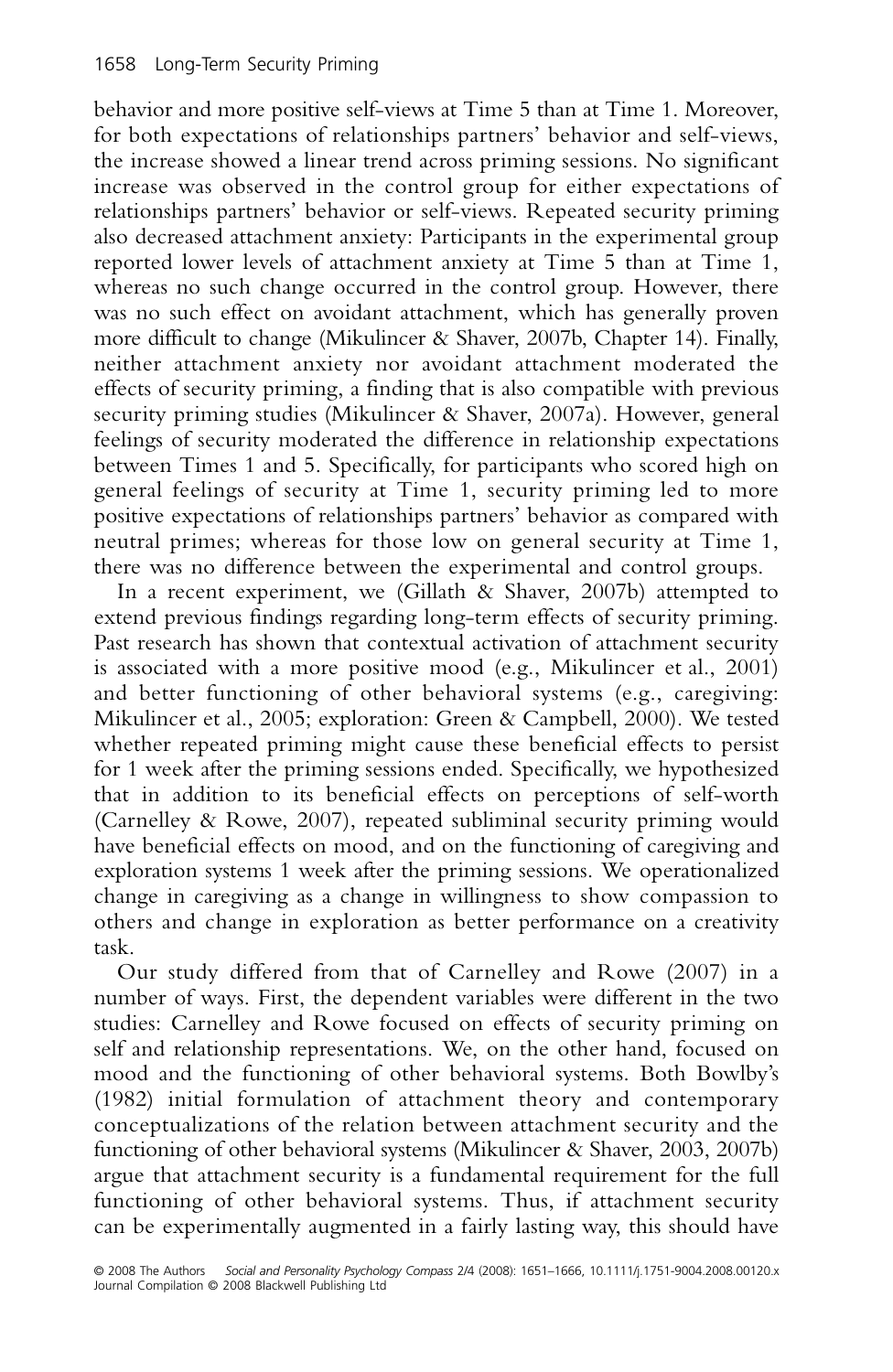persisting beneficial implications for the caregiving and exploration systems. Second, Carnelley and Rowe (2007) used a supraliminal priming technique, whereas we used subliminal techniques. The subliminal approach is likely to be less subject to experimental demand characteristics and perhaps less subject to avoidant individuals' defenses. Third, the number and frequency of priming sessions were different in the two studies. Whereas participants in the Carnelley and Rowe study were exposed to a security or a control prime each day for a total of 3 days, participants in our study were exposed to a security or a control prime three times a week for 3 weeks. Finally, the time period between the final priming session and assessment of the dependent variables was 2 days in the Carnelley and Rowe study and 1 week in our study.

Fifty undergraduate students participated in our study. At baseline (Time 1), they completed measures of self-esteem, mood, compassion, and creativity. They then completed these same measures again at the end of the 3-week priming period (Time 2) and 1 week after the last priming session (Time 3). Self-esteem was assessed using the State Self-Esteem Scale (Heatherton & Polivy, 1991); positive mood was assessed using the positive affect subscale of the Positive and Negative Affect Schedule (Watson, Clark, & Tellegen, 1988). Compassion toward others was assessed using the Compassion subscale of the Dispositional Positive Affect Scale (Shiota, Keltner, & John, 2006). Finally, creativity was assessed using the Alternate Uses Test (Guilford, 1967), in which participants were asked to come up with as many creative uses for a given object as possible during a 2-min period. The test object was a brick at Time 1, a paperclip at Time 2, and a newspaper at Time 3.

After completing the baseline measures, each participant was randomly assigned to either a security prime condition or a neutral prime condition. All participants came to the laboratory every other weekday morning for 3 weeks to complete various computerized cognitive tasks. They were not told the real purpose of the study until after the Time 3 assessments. Participants in the security prime condition were exposed subliminally to security-related words (e.g., secure, embrace, and love) during each trial of the cognitive tasks; participants in the neutral prime condition were primed with neutral words (e.g., funnel and lamp). Security and neutral prime words were matched for length and frequency. Every week, participants completed three different cognitive tasks (one per day), with a different task order each week. One task required participants to rate how much they liked each of a series of multi-colored abstract designs; another task required participants to rate how similar or related two words were (using whatever definition of 'similar' they liked; e.g., television-chair); the third task required them to rate how well a particular word fit within a particular category (e.g., category: computer; items: keyboard, clock, monitor). Each task consisted of 40 trials. Thus, participants completed a different task in each session of a given week, but all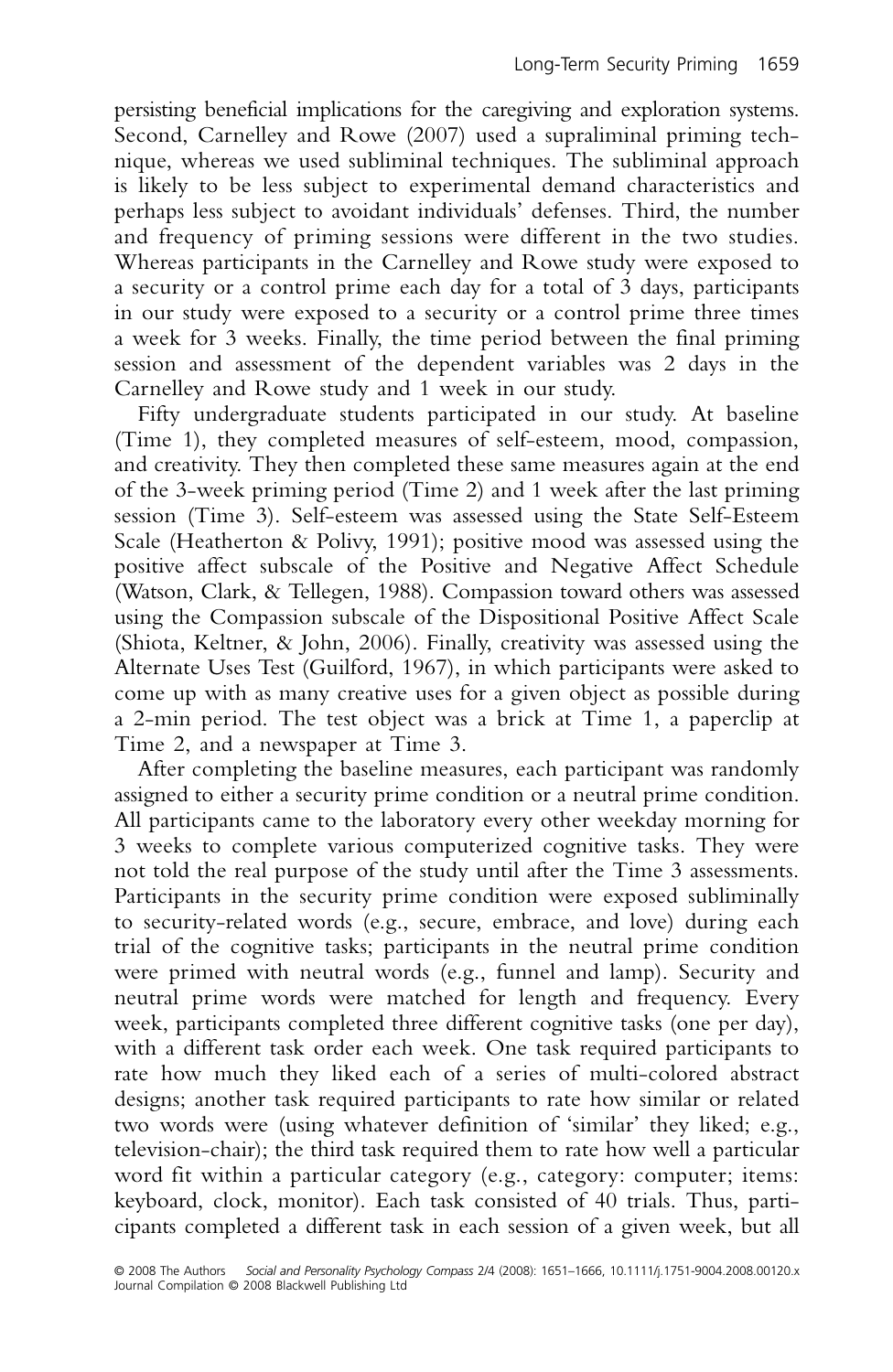participants completed the same task on the same day. At the end of the 3-week period and a week later, participants again completed the set of measures mentioned above.

We conducted 2 (prime: experimental vs. control)  $\times$  2 (time: Time 1) vs. Time 3) mixed-model ancovas with time as a within-subject factor and attachment anxiety and avoidance as covariates. Supporting our hypotheses, we found two-way interactions between prime type and time in three of the four analyses. Participants in the experimental condition had higher self-esteem and higher positive mood scores at Time 3 than participants in the control group, although the two groups were not different at Time 1. Participants in the experimental group also reported higher compassion toward others at Time 3, compared with participants in the control group, although there had been no difference at Time 1. For creativity, there was a trend in the expected direction, with securityprimed participants showing enhanced creativity at Time 3, but the difference did not reach significance. Overall, our study, like Carnelley and Rowe's (2007), indicates that repeated security priming has effects that last well past the end of the priming procedure.

# **Remaining Questions**

The studies reviewed here provide support for the hypothesis that repeatedly activating mental representations of security has long-lasting beneficial effects – more positive views of self and relationships, a more positive mood, increased compassion, lower exam-related anxiety, and improved performance at work. Although these early findings are encouraging, we need more studies replicating and extending the effects reported so far. In this final section, we outline directions for future research that will provide a deeper understanding of long-term effects of security priming.

## *Effects of security priming on actual behavior*

Most of the effects we discussed here have to do with self-reports rather than physiology or actual behavior. However, Dandeneau et al. (2007) did find that repeated priming affected both cortisol levels and sales records. Whether long-term effects of security priming can be replicated using other behavioral measures is still an open question. Future research should investigate this possibility. Studies of short-term security priming (Mikulincer et al., 2005) suggest that behavioral effects will occur. Even very small doses of security have affected willingness to help another person, willingness to meet with a member of an outgroup, and ability to respond quickly and non-defensively to threatening stimuli (Mikulincer, Shaver, & Horesh, 2006). But none of these studies involve real social interactions or extended behavior in real-life situations.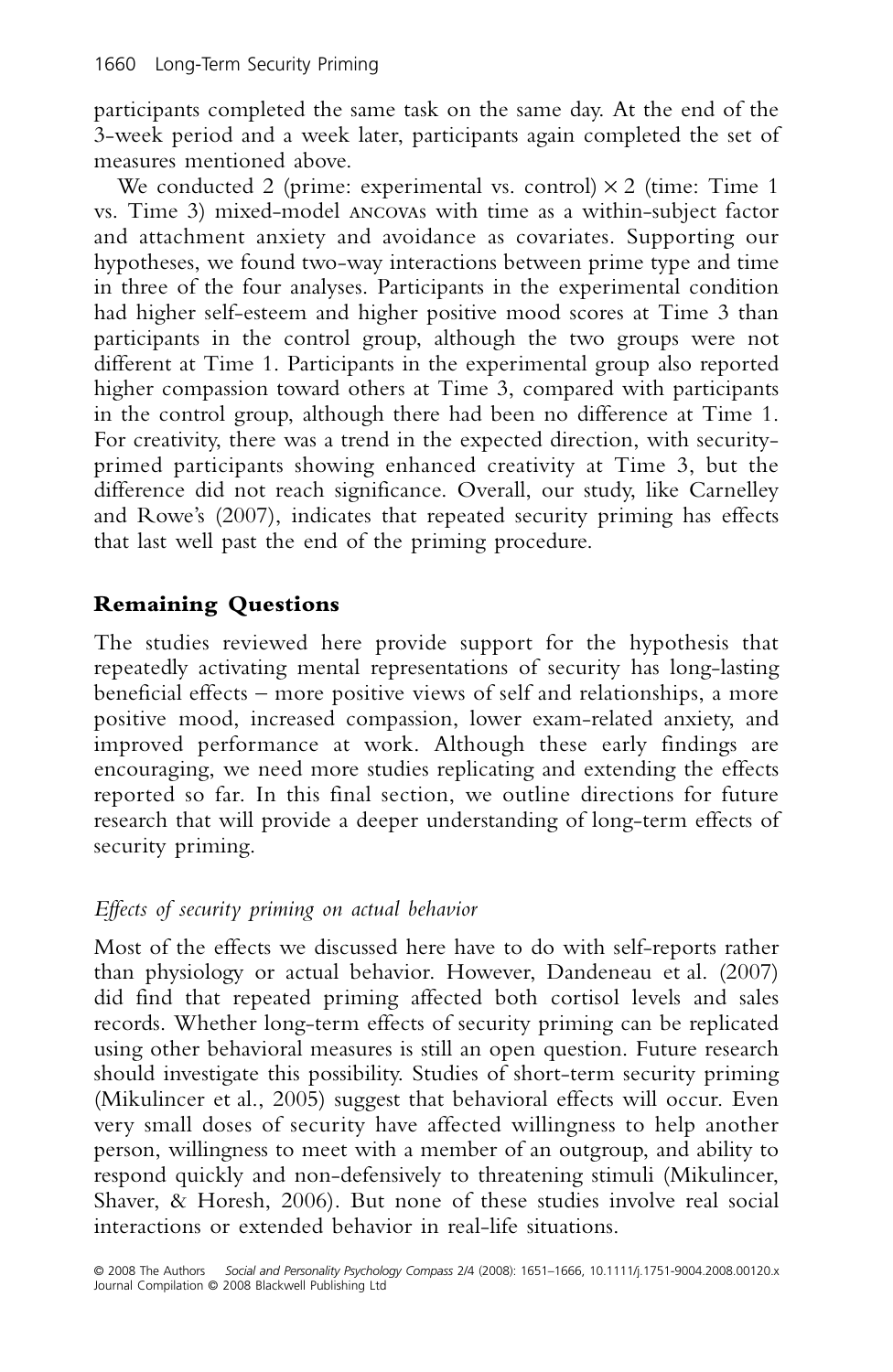#### *Comparison of different security-priming procedures*

Another important limitation of the priming studies conducted so far is that they say relatively little about the relative effectiveness of different priming methods. For example, we know little about whether supraliminal or subliminal priming is more effective in producing a long-term effect. No study has yet compared these two priming techniques. Of the four studies we reviewed, two (Dandeneau et al., 2007; Carnelley & Rowe, 2007) used supraliminal primes, whereas the other two (Gillath & Shaver, 2007b; Sohlberg & Birgegard, 2003) used subliminal primes, and all of them produced lasting effects. Studies examining the immediate effects of security-priming (Mikulincer & Shaver, 2007a) have often obtained similar effects regardless of participants' level of awareness of the primes (e.g., Mikulincer & Shaver, 2001; Mikulincer et al., 2005). Based on these preliminary findings, we expect both priming techniques to have long-term effects, but this obviously needs to be confirmed in future studies.

Moreover, it is still unclear how many priming repetitions, over what time period, would be optimal. Non-attachment studies (Brown et al., 1996; Salasoo et al., 1985) have already shown that more repetitions result in stronger effects. It seems likely that there is some upper limit or asymptote to security-priming effects, but no studies have yet examined this issue.

Finally, how long do security priming effects of a certain size last? Carnelley and Rowe (2007) found significant effects 2 days after their last priming session; Gillath and Shaver (2007b) found significant effects after a 1-week delay. Similarly, Sohlberg and Birgegard (2003) found effects extending for at least 7 to 10 days. Moreover, in one of their studies (Experiment 5), they detected effects even 4 months after priming (although these effects were smaller than the ones measured after only 10 days). Future studies should examine this issue parametrically.

#### *Detecting changes in dispositional attachment style*

Although Carnelley and Rowe (2007) found that a person's general sense of security could be changed by repeated security priming, as could their score on a dispositional measure of attachment anxiety, they found no priming-induced change in avoidant attachment. A similar outcome was noted in a recent unpublished study of the effects of a security-inducing dating partner on college-aged individuals in a new relationship (Lavi, 2007); people whose partners showed security-inducing behavior in a videotaped interaction early in the relationship became less attachmentanxious over time, but their dispositional avoidance did not change over the 8-month course of the study. Additional studies are needed to determine whether dispositional attachment insecurities of both the anxious and the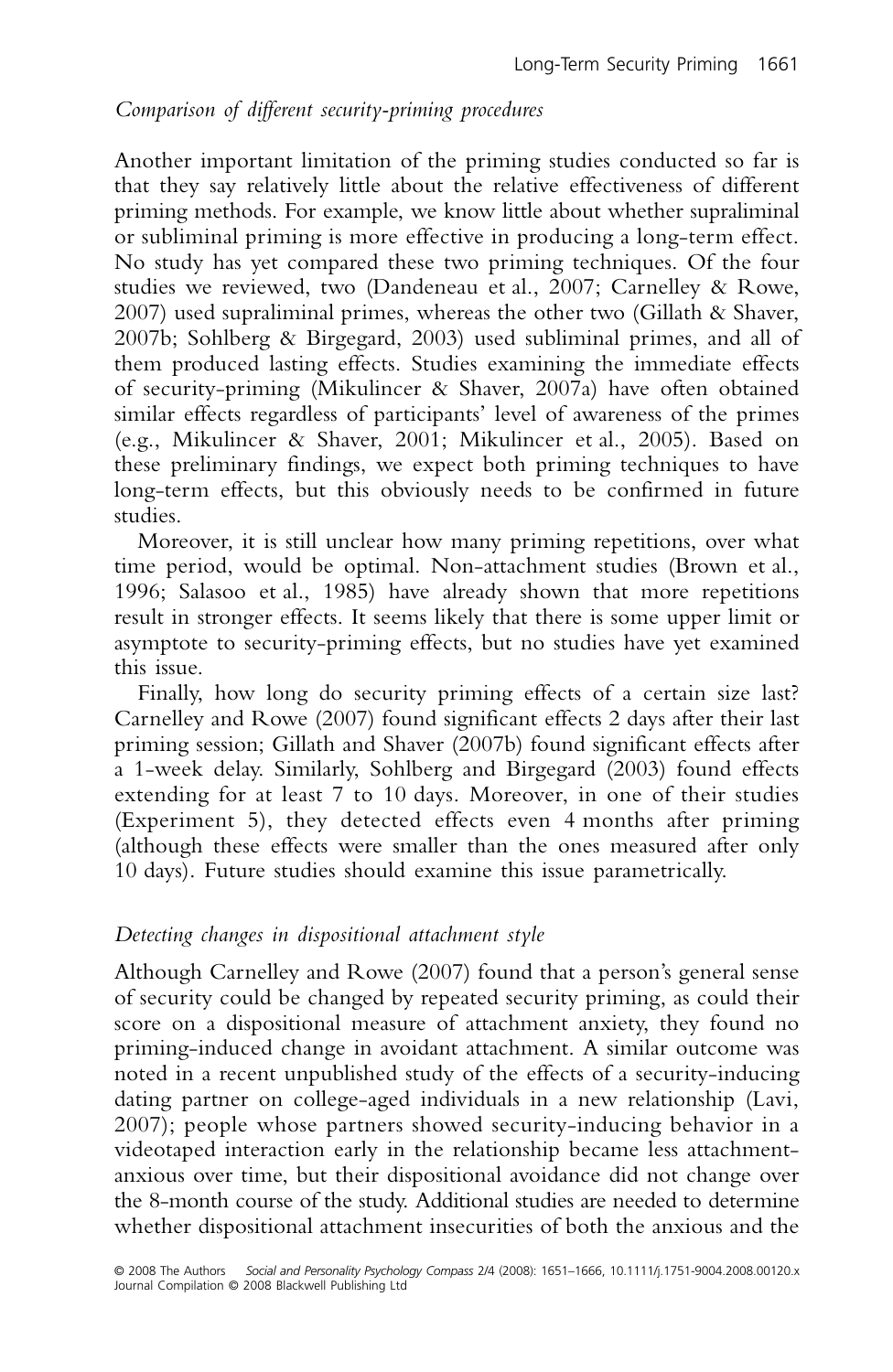avoidant kinds can be reduced at a dispositional level over time, and if so, how.

#### *Primed security vs. chronic security*

In all of the reviewed studies, primed security had an effect on outcome variables of the same kind found in many correlational studies looking at the correlates of dispositional attachment security. Moreover, dispositional attachment anxiety and avoidance did not moderate the effects of security priming in the Carnelley and Rowe (2007) study or in the Gillath and Shaver (2007b) study. Nor did low self-esteem (a common correlate of attachment anxiety) moderate the effects of the smiling-face manipulation used by Dandeneau et al. (2007). Taken together, these preliminary studies suggest that priming works regardless of a person's dispositional attachment style or level of self-esteem, but the issue needs to be studied in greater detail.

In a different kind of priming study, we (Mikulincer, Gillath, & Shaver, 2002) found that the nature of a subliminal threat prime (not a security prime) interacted with dispositional attachment style. In particular, more avoidant participants took longer to identify the names of their attachment figures when the subliminal threat word was 'separation'. Under the same conditions, relatively secure or anxious participants identified their attachment figures' names quickly. This interaction effect makes us cautious about assuming that the effects of attachment-related priming manipulations will always be independent of dispositional attachment insecurities.

Despite the need for further research, the studies conducted so far and reviewed here strongly suggest that repeated security priming can have persisting effects. This work integrates methods developed by social cognition researchers with developmental and social research stimulated by attachment theory. It promises to be useful in clinical settings, where attachment research is already beginning to be applied (e.g., Johnson & Whiffen, 2003; Mallinckrodt, Porter, & Kivlighan, 2005; Wallin, 2007), and perhaps also in organizational and business settings (Davidovitz, Mikulincer, Shaver, Ijzak, & Popper, 2007; Dandeneau et al., 2007). Because we already know that attachment and general security are associated with many positive personal and social outcomes, it would be of great benefit to humanity if we could find additional ways to increase people's sense of security on a lasting basis.

# **Short Biography**

Omri Gillath, PhD, is an Assistant Professor in the Department of Psychology and the Hoglund Brain Imaging Center at the University of Kansas. He has been the principal investigator on a number of grant-supported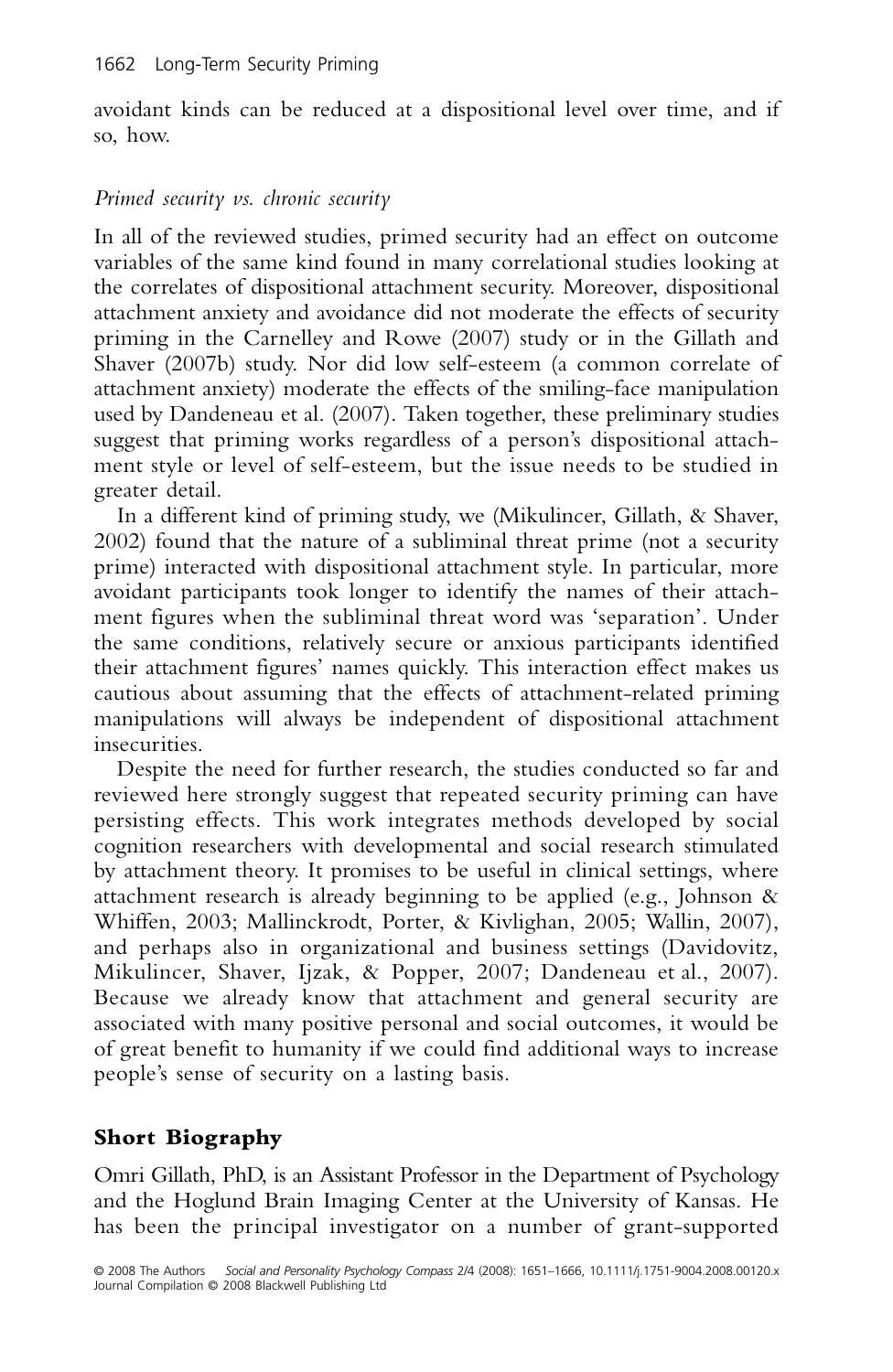research projects and has co-authored numerous articles and chapters on attachment processes and their underlying mechanisms. His work focuses on human pair-bonding behavior and the effects of personality on cognition and behavior. In recent years, he has expanded this work by using neuroimaging, gene mapping, and virtual reality techniques. He has explored associations between attachment style (or relationship style) and cognitive performance, sexual motivation and behavior, mating strategies, and caregiving behavior. Before coming to the University of Kansas, Gillath taught and conducted postdoctoral research at the University of California, Davis. He holds a BA in Psychology from Haifa University in Israel and a PhD in Philosophy from Bar-Ilan University in Israel.

Emre Selcuk is a graduate student in psychology at Middle East Technical University in Turkey. When this article was prepared, he was studying at the University of Kansas as a Fulbright visiting researcher in Dr. Gillath's laboratory.

Phillip R. Shaver is Distinguished Professor of Psychology at the University of California, Davis. He has been a faculty member at Columbia University, New York University, University of Denver, and State University of New York at Buffalo, and has co-authored and co-edited numerous books, including *In Search of Intimacy*; *Measures of Personality and Social Psychological Attitudes*; *Attachment in Adulthood: Structure, Dynamics, and Change*; and *Handbook of Attachment: Theory, Research, and Clinical Applications*. He has published over 200 scholarly articles and book chapters. His research focuses on attachment, human motivation and emotion, close relationships, personality development, and the effects of meditation on behavior and the brain. He is a member of the editorial boards of *Attachment and Human Development*, *Personal Relationships*, *Journal of Personality and Social Psychology*, and *Emotion*. He has been executive officer of the Society of Experimental Social Psychology and is a fellow of the American Psychological Association and the Association for Psychological Science. He is currently president of the International Association for Relationship Research, from which he received a Distinguished Career Award in 2002.

#### **Endnote**

\* Correspondence address: Department of Psychology, University of Kansas, 1415 Jayhawk Blvd., Rm 518, Lawrence, KS 66045-7556, USA. Email: ogillath@ku.edu

#### **References**

Admoni, S. (2006). *Attachment security and eating disorders*. Unpublished doctoral dissertation, Bar-Ilan University, Ramat Gan, Israel.

Arndt, J., Schimel, J., Greenberg, J., & Pyszczynski, T. (2002). The intrinsic self and defensiveness: Evidence that activating the intrinsic self reduces self-handicapping and conformity. *Personality and Social Psychology Bulletin*, **28**, 671–683.

© 2008 The Authors *Social and Personality Psychology Compass* 2/4 (2008): 1651–1666, 10.1111/j.1751-9004.2008.00120.x Journal Compilation © 2008 Blackwell Publishing Ltd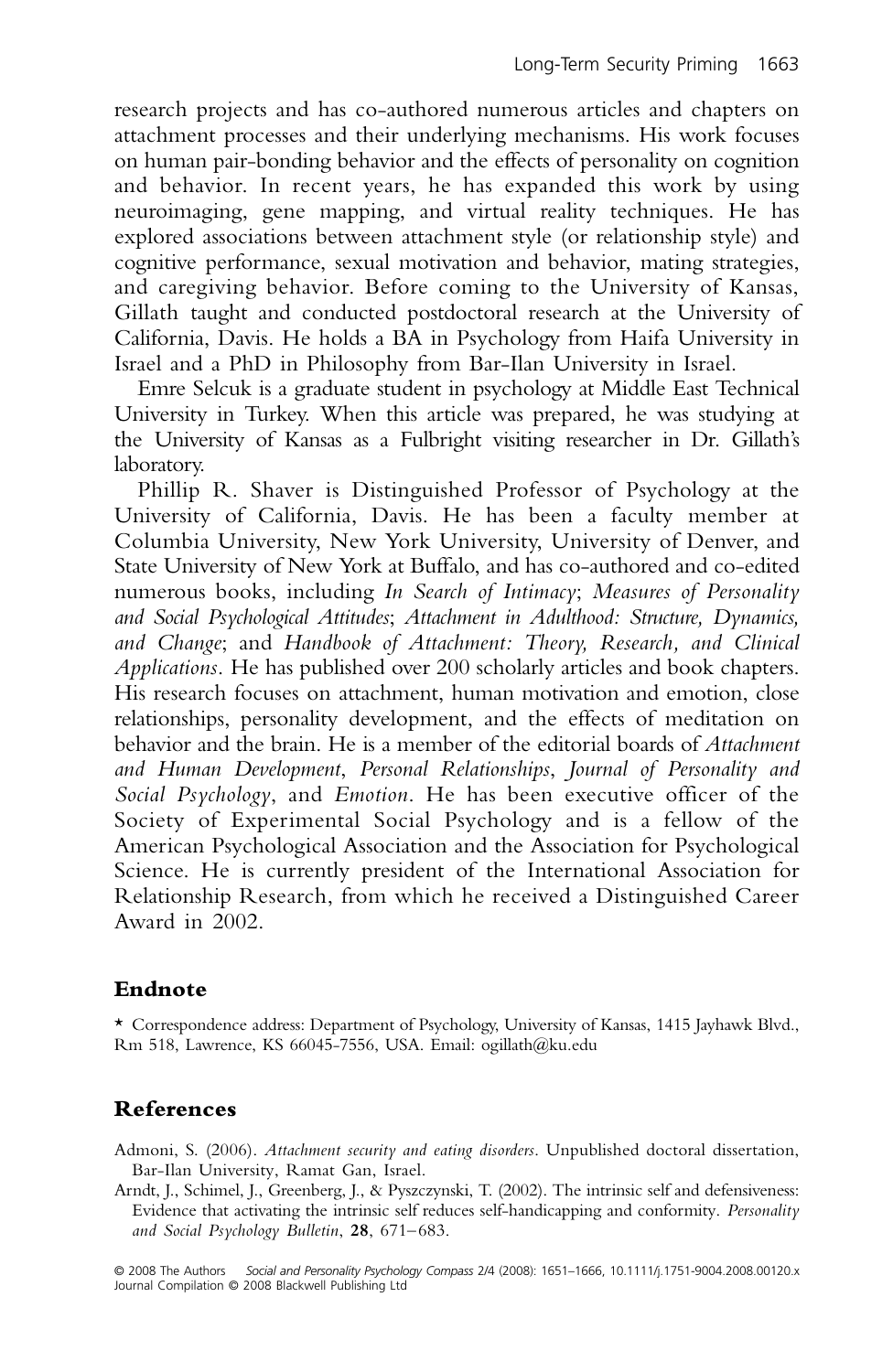- Baldwin, M. W., Keelan, J. P. R., Fehr, B., Enns, V., & Koh-Rangarajoo, E. (1996). Socialcognitive conceptualization of attachment working models: Availability and accessibility effects. *Journal of Personality and Social Psychology*, **71**, 94–109.
- Banai, E., Mikulincer, M., & Shaver, P. R. (2005). 'Selfobject' needs in Kohut's self psychology: Links with attachment, self-cohesion, affect regulation, and adjustment. *Psychoanalytic Psychology*, **29**, 224–260.
- Bartholomew, K., & Horowitz, L. M. (1991). Attachment styles among young adults: A test of a four-category model. *Journal of Personality and Social Psychology*, **61**, 226–244.
- Becker, S., Moscovitch, M., Behrmann, M., & Joordens, S. (1997). Long-term semantic priming: A conceptual account and empirical evidence. *Journal of Experimental Psychology: Learning, Memory and Cognition*, **23**, 1059–1082.
- Bowlby, J. (1973). *Attachment and Loss: Vol. 2. Separation*. New York, NY: Basic Books.
- Bowlby, J. (1982). *Attachment and Loss: Vol. 1. Attachment* (2nd edn). New York, NY: Basic Books. (Original ed. 1969).
- Bowlby, J. (1988). *A Secure Base: Clinical Applications of Attachment Theory*. London, UK: Routledge.
- Brennan, K. A., Clark, C. L., & Shaver, P. R. (1998). Self-report measurement of adult attachment: An integrative overview. In J. A. Simpson & W. S. Rholes (Eds.), *Attachment Theory and Close Relationships* (pp. 46–76). New York, NY: Guilford Press.
- Bretherton, I., & Munholland, K. A. (1999). Internal working models in attachment: A construct revisited. In J. Cassidy & P. Shaver (Eds.), *Handbook of attachment: Theory, Research and Clinical Applications* (pp. 89–111). New York, NY: Guilford Press.
- Brown, A. S., Jones, T. C., & Mitchell, D. B. (1996). Single and multiple test repetition priming in implicit memory. *Memory*, **4**, 159–173.
- Carnelley, K. B., & Rowe, A. C. (2007). Repeated priming of attachment security influences later views of self and relationships. *Personal Relationships*, **14**, 307–320.
- Cave, C. B. (1997). Very long-lasting priming in picture naming. *Psychological Science*, **8**, 322–325.
- Collins, A. M., & Loftus, E. F. (1975). A spreading activation theory of semantic memory. *Psychological Review*, **82**, 407–428.
- Dandeneau, S. D., Baldwin, M. W., Baccus, J. R., Sakellaropoulo, M., & Pruessner, J. C. (2007). Cutting stress off at the pass: Reducing vigilance and responsiveness to social threat by manipulating attention. *Journal of Personality and Social Psychology*, **93**, 651–666.
- Dasgupta, N., & Greenwald, A. G. (2001). On the malleability of automatic attitudes: Combating automatic prejudice with images of admired and disliked individuals. *Journal of Personality and Social Psychology*, **81**, 800–814.
- Davidovitz, R., Mikulincer, M., Shaver, P. R., Ijzak, R., & Popper, M. (2007). Leaders as attachment figures: Their attachment orientations predict leadership-related mental representations and followers' performance and mental health. *Journal of Personality and Social Psychology*, **93**, 632–650.
- De Wolff, M., & van IJzendoorn, M. H. (1997). Sensitivity and attachment: A meta-analysis on parental antecedents of infant attachment. *Child Development*, **68**, 571–591.
- Dozier, M., & Rutter, M. (2008). Challenges to the development of attachment relationships faced by young children in foster and adoptive care. In J. Cassidy & P. R. Shaver (Eds.), *Handbook of Attachment: Theory, Research, and Clinical Applications* (2nd edn). New York, NY: Guilford Press.
- Förster, J., & Liberman, N. (2007). Knowledge activation. In A. W. Kruglanski & E. T. Higgins (Eds.), *Social Psychology: Handbook of Basic Principles* (2nd edn, pp. 201–231). New York, NY: Guilford Press.
- Gillath, O., & Shaver, P. R. (2007a). Effects of attachment style and relationship context on selection among relational strategies. *Journal of Research in Personality*, **41**, 968–976.
- Gillath, O., & Hart, J. (forthcoming). *The effects of psychological security and insecurity on political attitudes and leadership preferences.*
- Gillath, O., & Shaver, P. R. (2007b). *Long-term effects of repeated security priming*. Unpublished manuscript, Department of Psychology, University of Kansas.
- Gillath, O., Mikulincer, M., Fitzsimons, G. M., Shaver, P. R., Schachner, D. A., & Bargh, J. A. (2006). Automatic activation of attachment-related goals. *Personality and Social Psychology Bulletin*, **32**, 1375–1388.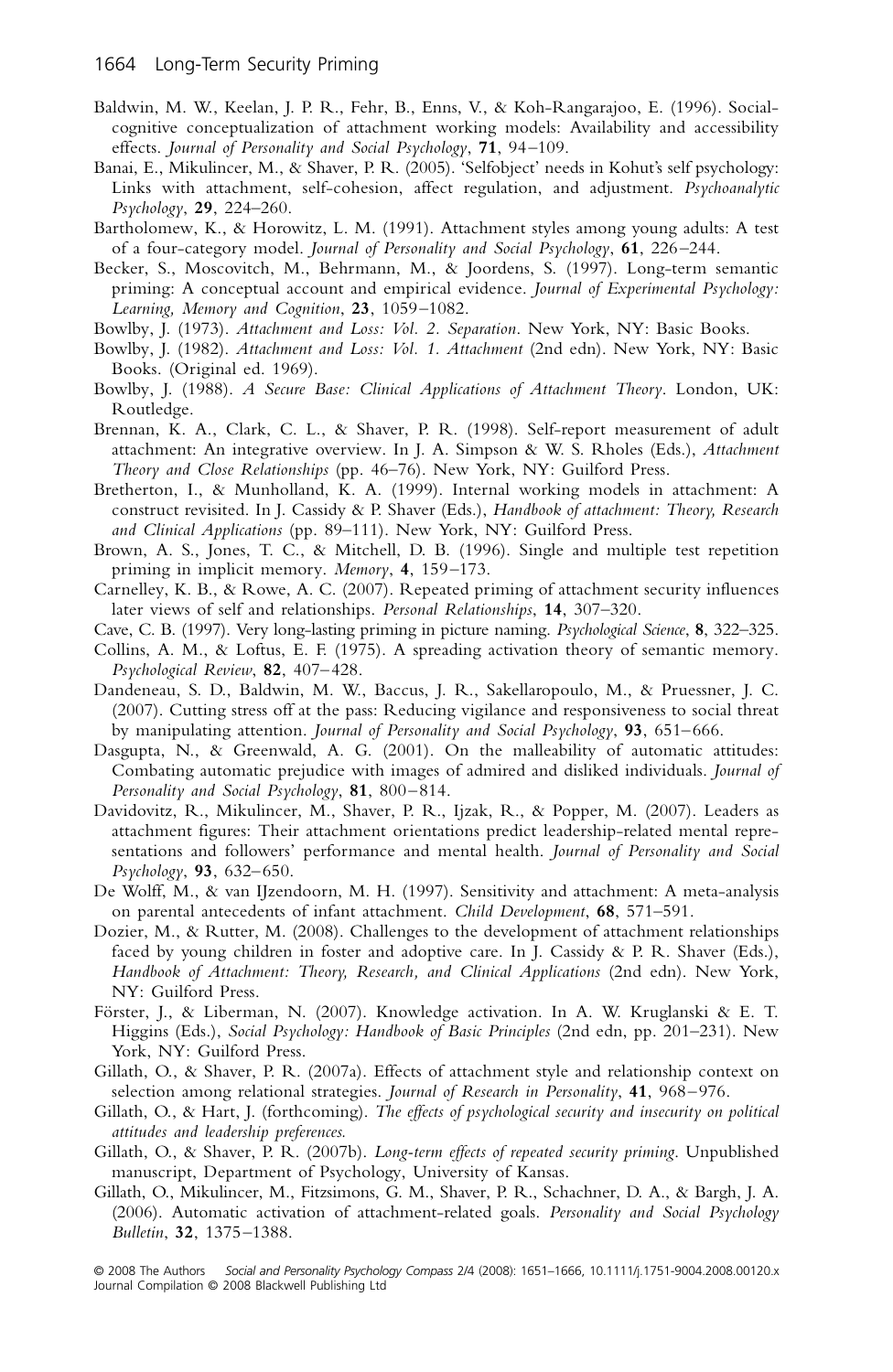- Gillath, O., Shaver, P. R., & Mikulincer, M. (2005). An attachment-theoretical approach to compassion and altruism. In P. Gilbert (Ed.), *Compassion: Its Nature and Use in Psychotherapy* (pp. 121–147). London, UK: Brunner-Routledge.
- Green, J. D., & Campbell, W. K. (2000). Attachment and exploration in adults: Chronic and contextual accessibility. *Personality and Social Psychology Bulletin*, **26**, 452–461.
- Guilford, J. P. (1967). *The Nature of Human Intelligence*. New York, NY: McGraw-Hill.
- Hazan, C., & Zeifman, D. (1994). Sex and the psychological tether. In K. Bartholomew & D. Perlman (Eds.), *Advances in Personal Relationships: Attachment Processes in Adulthood* (Vol. 5, pp. 151–177). London, UK: Jessica Kingsley.
- Heatherton, T. F., & Polivy, J. (1991). Development and validation of a scale for measuring state self-esteem. *Journal of Personality and Social Psychology*, **60**, 895–910.
- Hesse, E. (1999). The Adult Attachment Interview: Historical and current perspectives. In J. Cassidy & P. R. Shaver (Eds.), *Handbook of Attachment: Theory, Research, and Clinical Applications* (pp. 395–433). New York, NY: Guilford Press.
- Johnson, S. M., & Whiffen, V. E. (2003). *Attachment Processes in Couple and Family Therapy*. New York, NY: Guilford Press.
- Joordens, S., & Becker, S. (1997). The long and short of semantic priming effects in lexical decision. *Journal of Experimental Psychology: Learning, Memory, and Cognition*, **23**, 1083–1105.
- Kohut, H. (1977). *The Restoration of the Self*. New York, NY: International Universities Press.
- Lavi, N. (2007). *Bolstering attachment security in romantic relationships: The long-term contribution of partner's sensitivity, expressiveness, and supportiveness*. Unpublished doctoral dissertation, Bar-Ilan University, Ramat Gan, Israel.
- Lowery, B. S., Eisenberger, N. I., Hardin, C. D., & Sinclair, S. (2007). Long-term effects of subliminal priming on academic performance. *Basic and Applied Social Psychology*, **29**, 151–157.
- Mallinckrodt, B., Porter, M., & Kivlighan, D. (2005). Client attachment to therapist, depth of in-session exploration, and object relations in brief psychotherapy. *Psychotherapy: Theory, Research, Practice, Training*, **42**, 85–100.
- Mikulincer, M., & Shaver, P. R. (2001). Attachment theory and intergroup bias: Evidence that priming the secure base schema attenuates negative reactions to out-groups. *Journal of Personality and Social Psychology*, **81**, 97–115.
- Mikulincer, M., & Shaver, P. R. (2003). The attachment behavioral system in adulthood: Activation, psychodynamics, and interpersonal processes. In M. P. Zanna (Ed.), *Advances in Experimental Social Psychology* (Vol. 35, pp. 53–152). New York, NY: Academic Press.
- Mikulincer, M., & Shaver, P. R. (2004). Security-based self-representations in adulthood: Contents and processes. In W. S. Rholes & J. A. Simpson (Eds.), *Adult Attachment: Theory, Research, and Clinical Implications* (pp. 159–195). New York, NY: Guilford Press.
- Mikulincer, M., & Shaver, P. R. (2007a). Boosting attachment security to promote mental health, prosocial values, and inter-group tolerance. *Psychological Inquiry*, **18**, 139–156.
- Mikulincer, M., & Shaver, P. R. (2007b). *Attachment Patterns in Adulthood: Structure, Dynamics, and Change*. New York, NY: Guilford Press.
- Mikulincer, M., & Shaver, P. R. (2007c). Reflections on security dynamics: Core constructs, psychological mechanisms, relational contexts, and the need for an integrative theory. *Psychological Inquiry*, **18**, 197–209.
- Mikulincer, M., Gillath, O., Halevy, V., Avihou, N., Avidan, S., & Eshkoli, N. (2001). Attachment theory and reactions to others' needs: Evidence that activation of the sense of attachment security promotes empathic responses. *Journal of Personality and Social Psychology*, **81**, 1205–1224.
- Mikulincer, M., Gillath, O., & Shaver, P. R. (2002). Activation of the attachment system in adulthood: Threat-related primes increase the accessibility of mental representations of attachment figures. *Journal of Personality and Social Psychology*, **83**, 881–895.
- Mikulincer, M., Hirschberger, G., Nachmias, O., & Gillath, O. (2001). The affective component of the secure base schema: Affective priming with representations of attachment security. *Journal of Personality and Social Psychology*, **80**, 305–321.
- Mikulincer, M., Shaver, P. R., & Horesh, N. (2006). Attachment bases of emotion regulation and posttraumatic adjustment. In D. K. Snyder, J. A. Simpson, & J. N. Hughes (Eds.), *Emotion Regulation in Families: Pathways to Dysfunction and Health* (pp. 77–99). Washington, DC: American Psychological Association.

© 2008 The Authors *Social and Personality Psychology Compass* 2/4 (2008): 1651–1666, 10.1111/j.1751-9004.2008.00120.x Journal Compilation © 2008 Blackwell Publishing Ltd